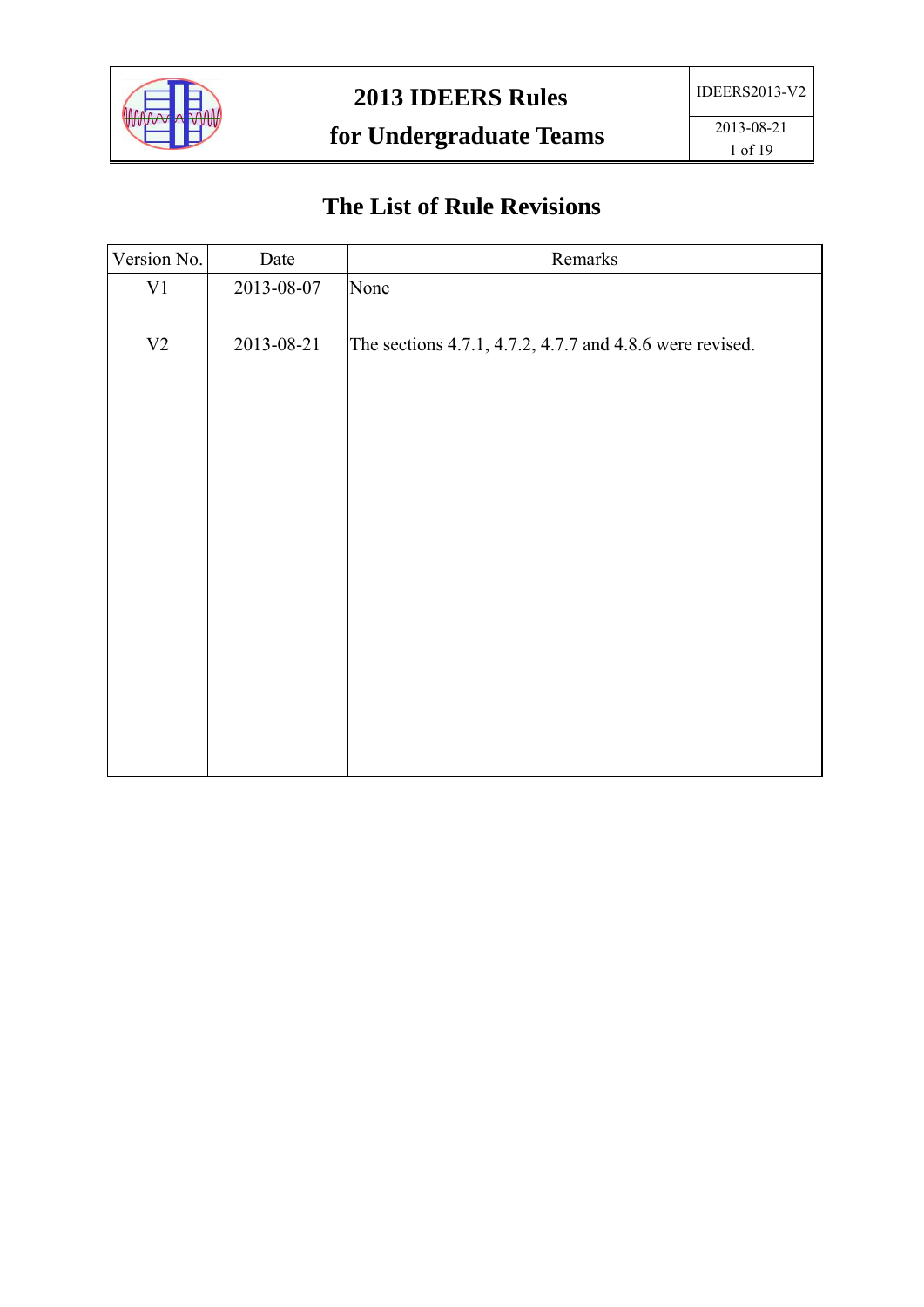

The content presented below serves as the primary rules of this competition. However, if there are cases not stipulated or clearly defined in the rules, the organizer reserves the right of final interpretation of the cases.

#### **1. The overview of this competition**

Each team is required to design and construct a building model at the competition venue. The model should be able to resist the earthquakes generated by the shaking table at National Center for Research on Earthquake Engineering (NCREE).

This is a two-day competition. On the first day, each team has 6.5 hours (including a lunch break) for constructing the building model. All the materials and tools are provided by the organizer.

On the second day, all models will be tested on the shaking table at NCREE. The artificial earthquakes with various intensities will be generated by using the shaking table. The peak ground acceleration (PGA) will gradually increase from 250 gal to 800 gal (gal = cm/sec<sup>2</sup>).

All models are ranked by using the efficiency ratio (ER). The value of ER is computed based on the mass of the model itself, the number of mass blocks supported by the model and the PGA eventually resisted by the model. The winner will be the team whose model obtains the largest value of ER.

In order to increase the challenge and interest of this competition, the theme of this year's competition is "A High First Floor with an Open Space." All teams are encouraged to exert their knowledge and creativity to construct an effective and efficient building model.

#### **2. The composition of team members**

Each team consists of four students registered in the same university/college and one instructor, who is a teacher at the same school. During the two-day competition, the instructor is not allowed to use hands on constructing the model.

#### **3. Materials and tools**

Only the materials and the tools provided by the organizer can be used in this competition. Stationeries, e.g. pencils, rulers, erasers, and calculators, can be prepared by the teams. Nevertheless, these stationeries can be used only for computing and marking the materials. They cannot be used for cutting and drilling.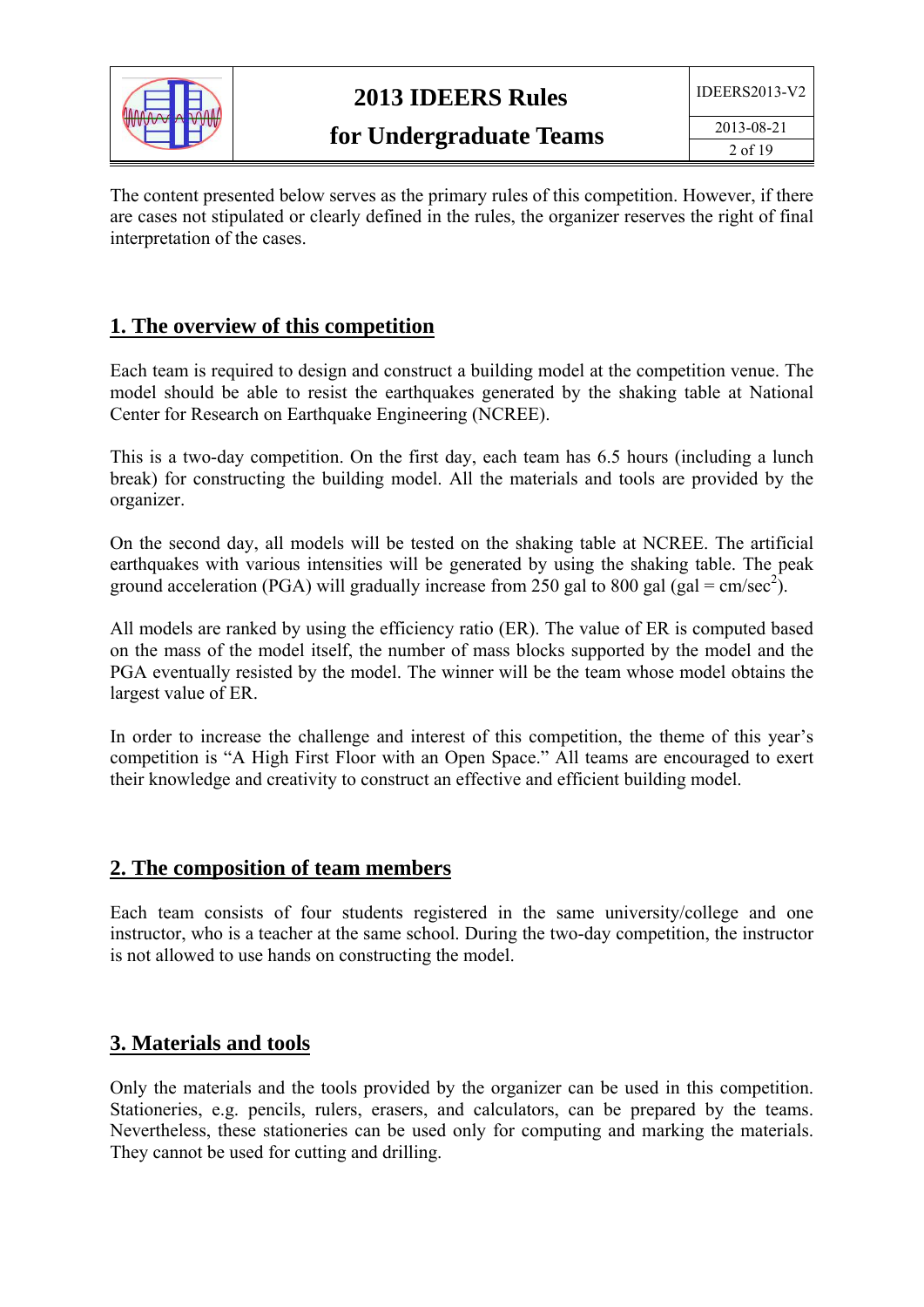

#### 3.1 Materials

The materials provided by the organizer include:

| Item             | Quantity | Details                                                                 |
|------------------|----------|-------------------------------------------------------------------------|
| 1. Wooden base   |          | It is made of medium density fiberboard (MDF). The size                 |
| board            | 1        | of the board is about 0.55 cm thick, 26 cm (L) $\times$ 26 cm (W)       |
|                  |          | $(\pm 0.3 \text{ cm})$ .                                                |
| 2. Wooden stick  |          | They are made of MDF. They are used for constructing the                |
|                  | 40       | model and the frame supporting the poster board. Each                   |
|                  |          | stick is $70 \pm 0.5$ cm long with a 5.5 mm $\times$ 4 mm ( $\pm$ 1 mm) |
|                  |          | rectangular cross section.                                              |
| 3. Hot-melt glue |          | Each stick is about 30 cm long and 6 mm in diameter.                    |
| stick            | 20       | These glue sticks cannot be used as the members of the                  |
|                  |          | building model.                                                         |
| 4. Rubber band   | 16       | Each rubber band is 3 mm wide, 1.5 mm thick, and the                    |
|                  |          | perimeter is about 240 mm.                                              |
| 5. A4-size paper | 12       | 12 sheets of A4-size paper                                              |
| 6. String        |          | A tinted cotton string with 4 m long                                    |
| 7. Bamboo stick  |          | This item is used for making the team flag.                             |
| 8. Poster board  |          | The poster is pasted on this board.                                     |

#### 3.2 Tools

The tools provided by the organizer include:

| Item                   | Quantity                    | Details                                                   |
|------------------------|-----------------------------|-----------------------------------------------------------|
| 1. Scissors            |                             | It is a general office scissors.                          |
| 2. Wire saw            |                             | 0.9 cm wide and 30 cm long                                |
| 3. Tape measure        |                             | The total length is 5.5 m.                                |
| 4. Manual drill        |                             | Its bit is 8 mm.                                          |
| 5. Hot-melt glue gun   |                             | It is a general hot-melt glue gun                         |
| 6. Large utility knife | $\mathcal{D}_{\mathcal{L}}$ | The width of the blade is about 1.8 cm.                   |
| 7. Check frame         |                             | This tool is used for checking the building area.         |
| 8. Pencil              |                             | It is a general official pencil.                          |
| 9. Pencil sharpener    |                             | It is for sharpening the pencils.                         |
| 10. Protractor         |                             | It is a general official plastic semicircular protractor. |
| 11. Marker pen         |                             | It is a general official marker pen.                      |
| 12.Ruler               |                             | 30cm long plastic straight ruler                          |
| 13. Cotton gloves      | $\overline{2}$              | The participators can wear the cotton gloves to avoid     |
|                        |                             | burns when using the hot-melt glue gun.                   |

Before constructing the model, each team should make sure that they have received all the materials and tools list above. If any material/tool is missed or damaged, please report to the judges for assistance.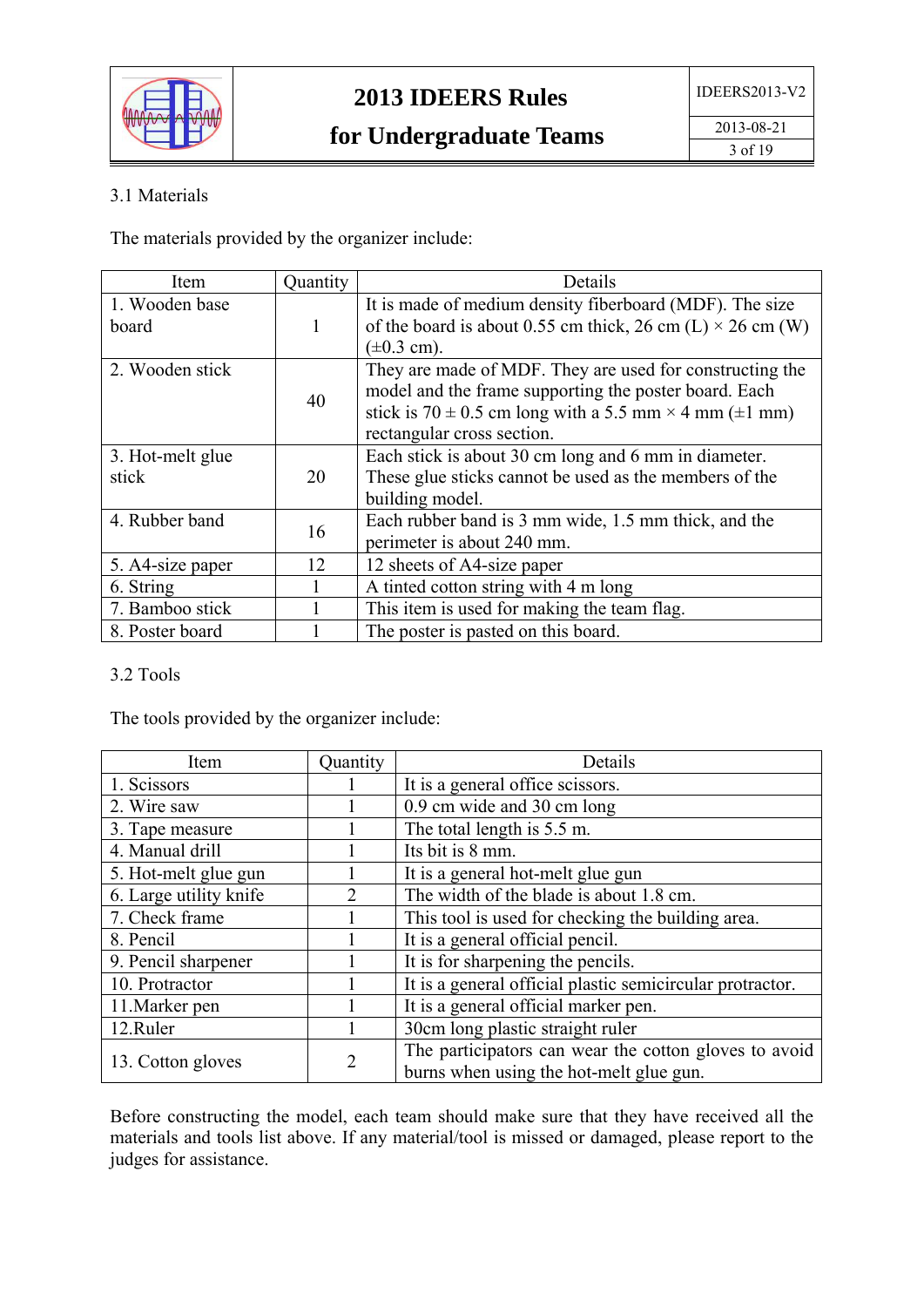

# **4. The features of the model**

All teams are encouraged to exert their creativity on constructing the model. Nevertheless, the following rules related to the models need to be complied with.:

| Item                             | Details                                                                                                                                                                                                                                                                                                                                                  |
|----------------------------------|----------------------------------------------------------------------------------------------------------------------------------------------------------------------------------------------------------------------------------------------------------------------------------------------------------------------------------------------------------|
| 4.1 Basic<br>structure           | 4.1.1 All models must follow the common rules of building construction. That is<br>to say, the models are composed of the basic structural components of<br>building structures, e.g., beams, columns, slabs, walls, and bracings.                                                                                                                       |
|                                  | 4.1.2 It is not necessary to add claddings/decorations to the models for the<br>purpose of aesthetic appearance. Even if claddings/decorations are added<br>into the model, the clearance requirements stated in section 4.7 should be<br>still met. It should be feasible for the judges to inspect and compute the<br>building area of the model.      |
|                                  |                                                                                                                                                                                                                                                                                                                                                          |
|                                  | Figure 1. Schematic drawing of the building model.                                                                                                                                                                                                                                                                                                       |
| 4.2 Site<br>area of the<br>model | 4.2.1 Models must be constructed on the base board (26 cm $\times$ 26 cm $\times$ 0.55 cm)<br>provided by the organizer. A 3 cm clearance around the edges of the base<br>board must be kept in order to fix the model onto the shaking table. Teams<br>violating this rule will be disqualified or punished by adding penalty<br>weights to the models. |
|                                  | 4.2.2 The allowable site area is the 20 cm $\times$ 20 cm gray square shown in Figure<br>2. The projection of the entire model onto the base board must be within<br>this gray square.                                                                                                                                                                   |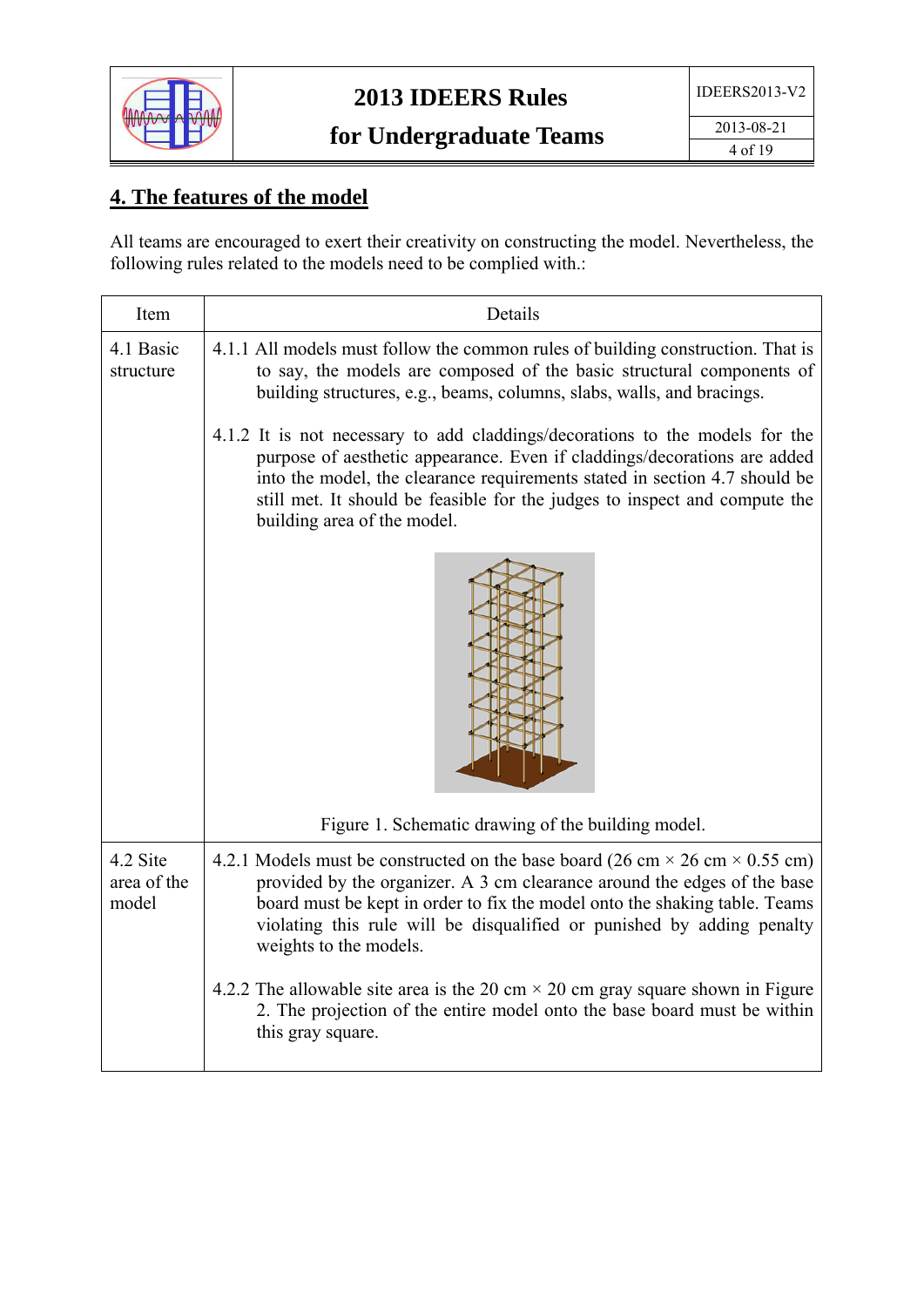

## **2013 IDEERS Rules**

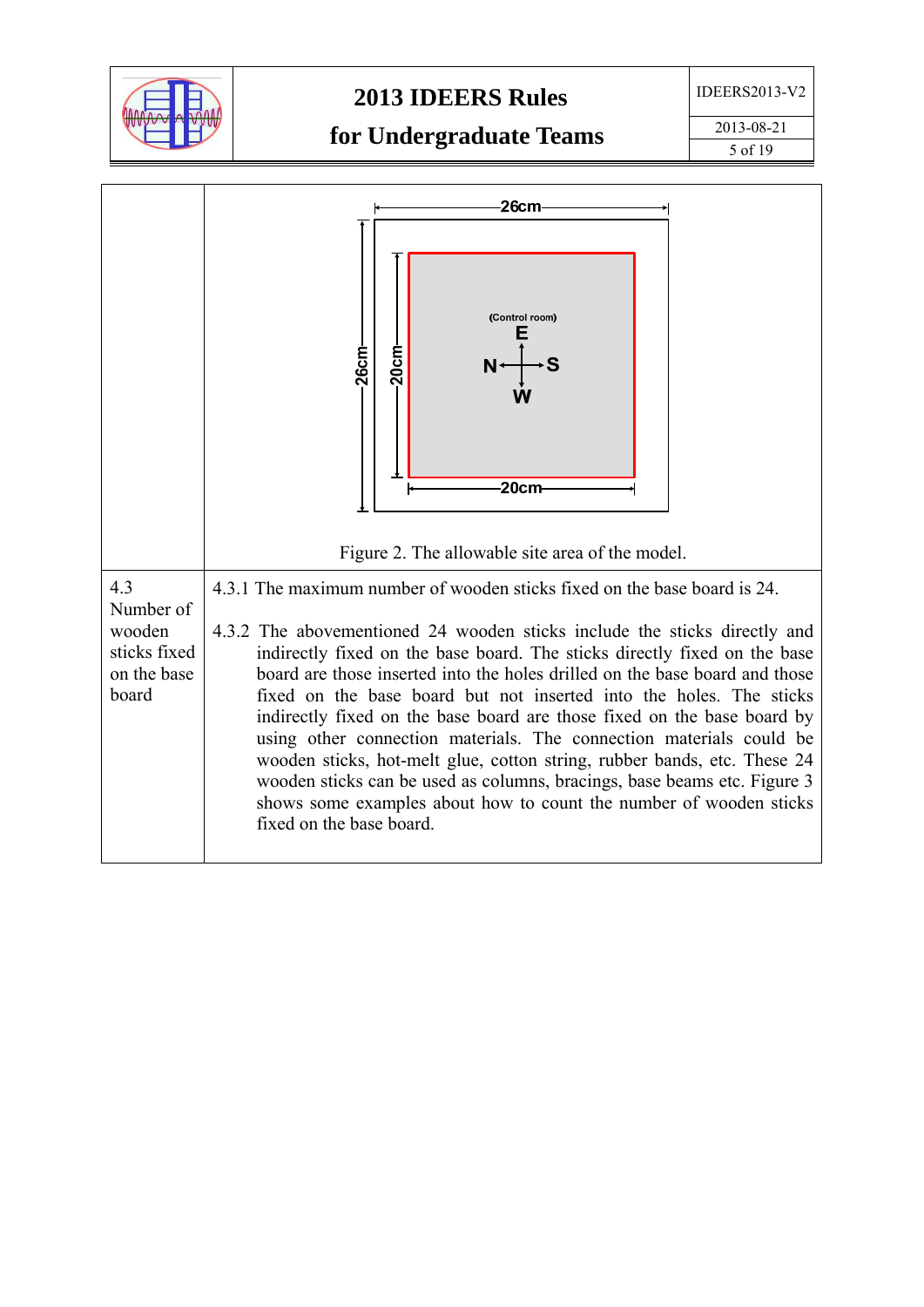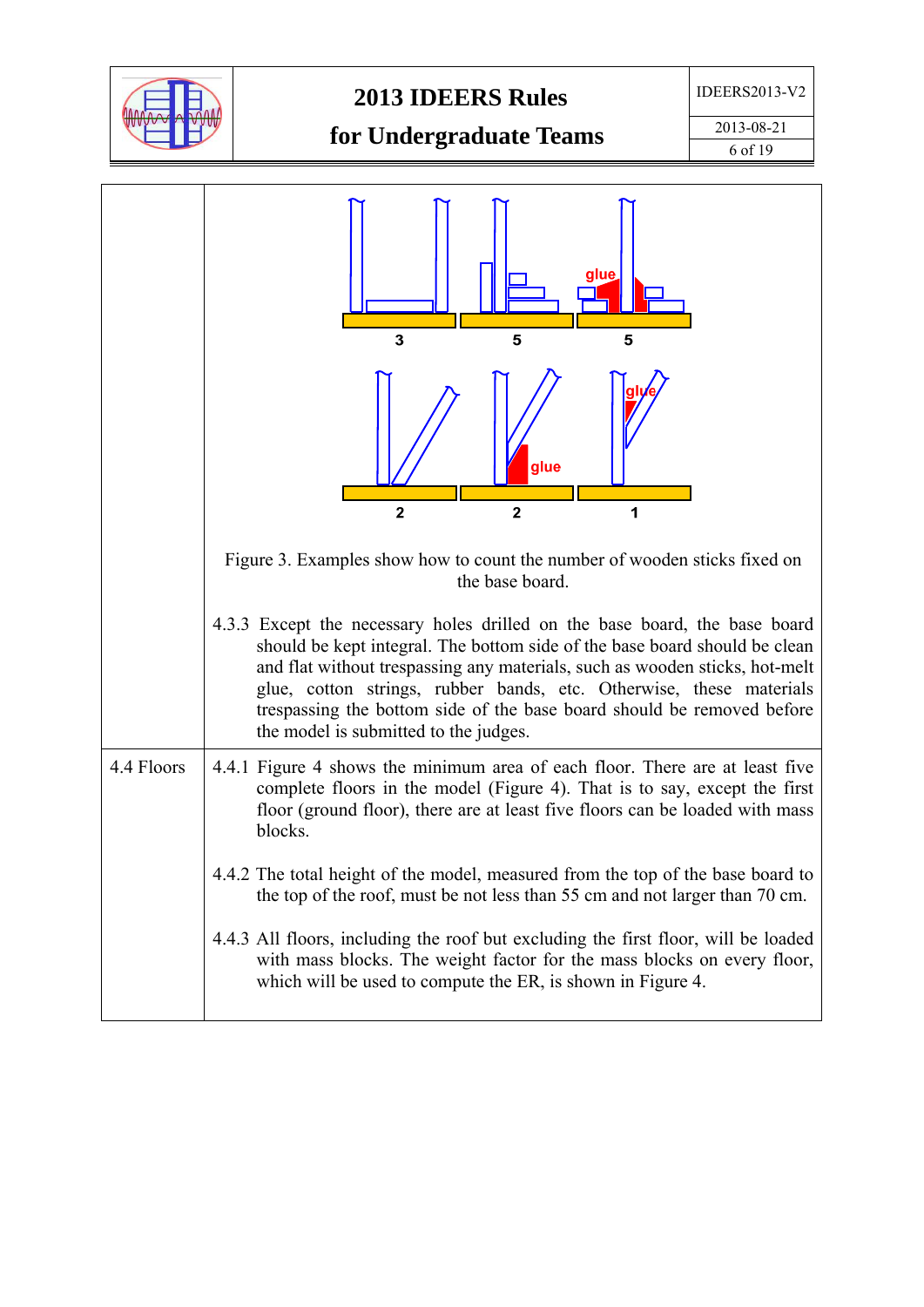

#### **2013 IDEERS Rules**

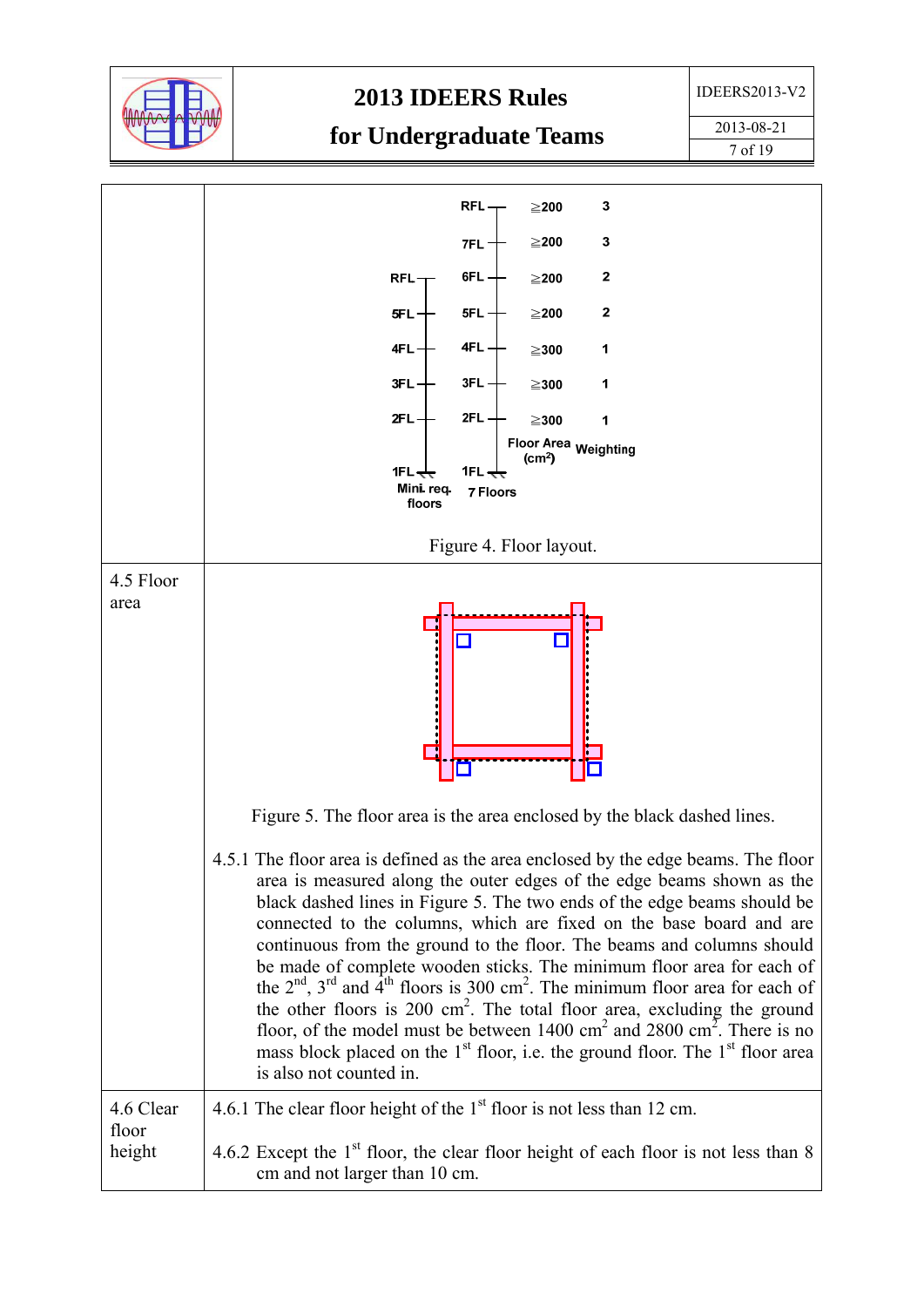

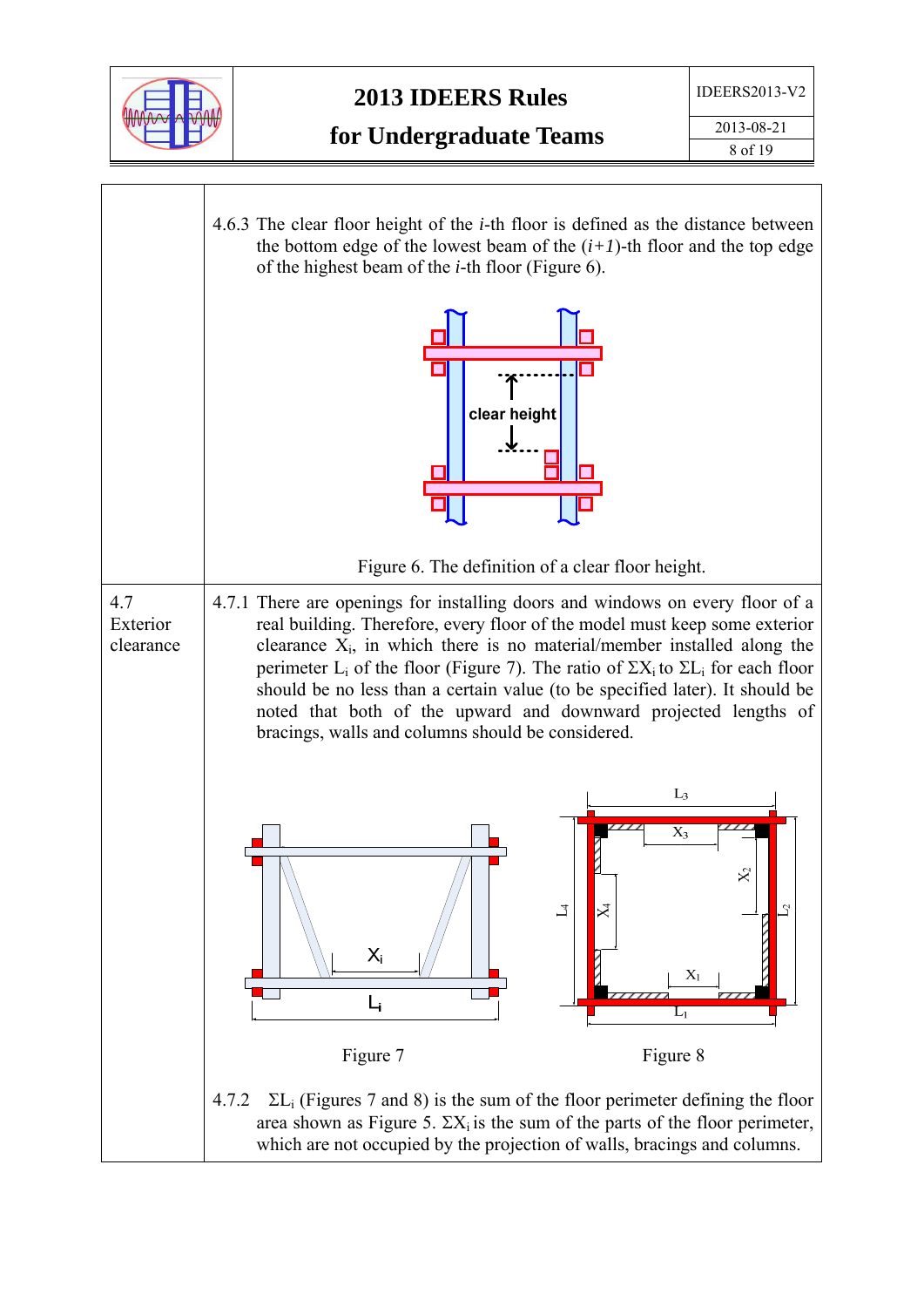

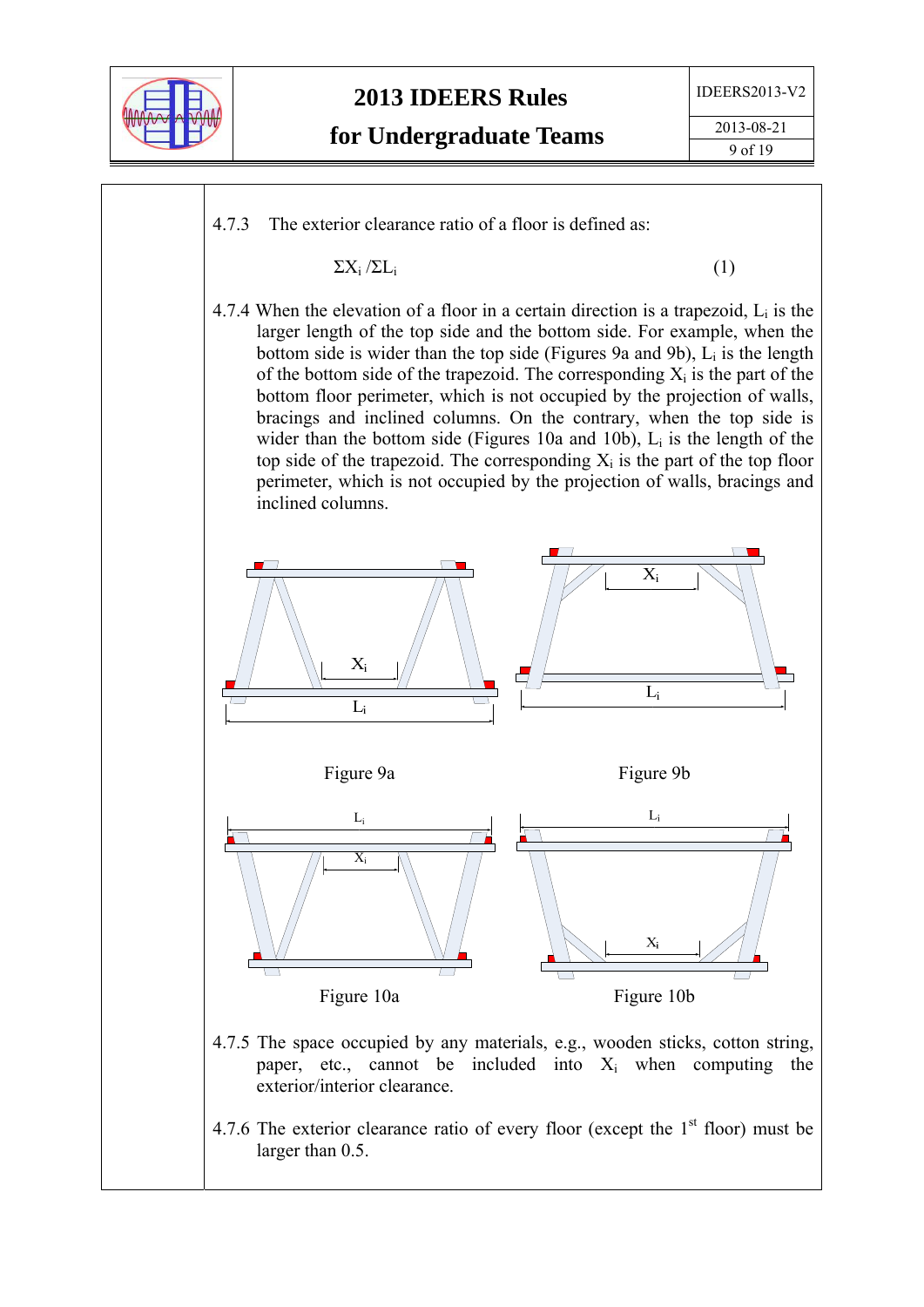

|                           | 4.7.7 In particular, the exterior clearance ratio of the $1st$ floor must keep the<br>maximum. That is to say, there are no walls, exterior bracings and<br>columns etc., which reduce the exterior clearance, on the 1 <sup>st</sup> floor.                                                                                          |
|---------------------------|---------------------------------------------------------------------------------------------------------------------------------------------------------------------------------------------------------------------------------------------------------------------------------------------------------------------------------------|
| 4.8 Interior<br>clearance | 4.8.1 In order to keep passages inside a floor, any vertical cross section of a<br>floor must not be fully blockaded. A fully blockaded vertical cross section<br>is the width of the vertical cross section all occupied by the projection of<br>materials/members. The width of the passage is the so-called interior<br>clearance. |
|                           | Figure 11<br>Figure 12                                                                                                                                                                                                                                                                                                                |
|                           | 4.8.2 The passage should be kept in all directions. That is to say, the vertical<br>cross sections in all directions are not fully blockaded. For example, the<br>projection of Figure 11 is shown as Figure 12. The dashed lines shown in<br>Figure 12 are the passages.                                                             |
|                           | 4.8.3 When the distance between the end of a vertical member/material and the<br>floor edge is less than 2.5 cm, this member/material is considered as an<br>exterior bracing (Figure 13). An exterior bracing affects only the<br>computation of the exterior clearance rather than the interior clearance.                          |
|                           |                                                                                                                                                                                                                                                                                                                                       |
|                           | Figure 13. An exterior bracing.                                                                                                                                                                                                                                                                                                       |
|                           | 4.8.4 The interior clearance in any direction must be not less than 5 cm.                                                                                                                                                                                                                                                             |
|                           | 4.8.5 It should be noted that the interior bracings cannot touch with the mass<br>blocks. The detail explanation of this item is stated in the section 5.4.                                                                                                                                                                           |
|                           | 4.8.6 In particular, there are no walls, columns and bracings, etc., which reduce<br>the interior space, inside the $1st$ floor. That is to say, the inside of the $1st$<br>floor should keep the maximum.                                                                                                                            |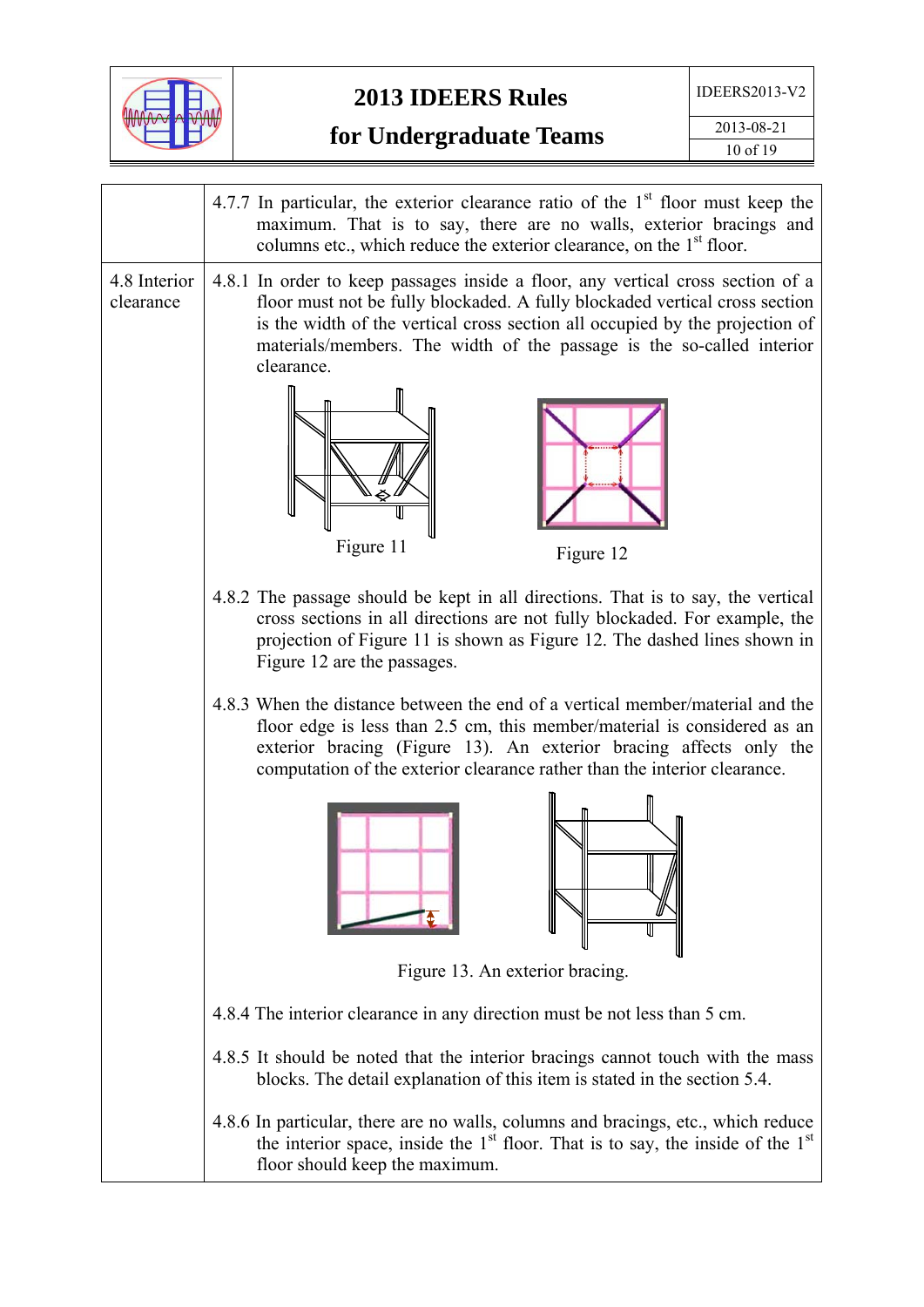

#### **5. The placement of mass blocks**

In reality, buildings are subjected to various types of loading. In this competition, mass blocks are used to simulate the vertical loading occurred in real buildings. The rules of placing the mass blocks are:

- 5.1 The material of the mass blocks is steel. The dimension of each mass block is 6.0 cm  $\times$  4.5  $cm \times 3.0$  cm ( $\pm 2$  mm). The weight of each mass block is about 635 g.
- 5.2 The average vertical loading on each unit floor area is 10  $g/cm<sup>2</sup>$ . Thus, the required number of mass blocks on each floor is computed as:

Number of mass blocks = floor area 
$$
(cm2) \times 10 / 635
$$
 (2)

The value computed from Eq. 2 must round off to the nearest integer. For example, the maximum allowable floor area of a certain floor is  $400 \text{ cm}^2$  as per Rule 4.2, so its corresponding number of mass blocks computed from Eq. 2 is  $400 \times 10 / 635 = 6.30$ . Thus, its required number of mass blocks is six, which is also the maximum number of mass blocks that can be possibly mounted onto a certain floor.

- 5.3 Mass blocks may be placed horizontally or vertically on the floors. Nevertheless, mass blocks cannot not be stacked up.
- 5.4 Mass blocks can be placed on top of beams, but cannot touch columns or bracings. The mass blocks, which touch columns or bracings, are treated as a part of the structure. When the mass blocks are regarded as a part of the structure, the clear floor height and the exterior clearance will be computed by using the position of the highest contact point.
- 5.5 Mass blocks must be placed inside the floor area, i.e., any parts of the mass blocks are not allowed to be beyond the boundary of the floor.
- 5.6 Mass blocks are placed on the floor when mounting the model to the shaking table. Only hot-melt glue can be used to fix mass blocks to the floors. Other materials, such as paper, cotton string, rubber bands etc., are not permitted to fix mass blocks.

| Floor<br>No. | Floor area $(cm2)$<br>$\bf{A}$ | The computed number<br>of mass blocks<br>$(B) = (A) \times 10 / 635$ | The required number<br>of mass blocks | Weight factor |
|--------------|--------------------------------|----------------------------------------------------------------------|---------------------------------------|---------------|
| <b>RFL</b>   | 200                            | 3.15                                                                 |                                       |               |
| 7FL          | 280                            | 4.41                                                                 |                                       |               |
| 6FL          | 300                            | 4.72                                                                 |                                       |               |
| 5FL          | 360                            | 5.67                                                                 |                                       |               |
| 4FL          | 381                            | 6.00                                                                 |                                       |               |
| 3FL          | 390                            | 6.14                                                                 |                                       |               |
| 2FL          | 400                            | 6.30                                                                 |                                       |               |

Example: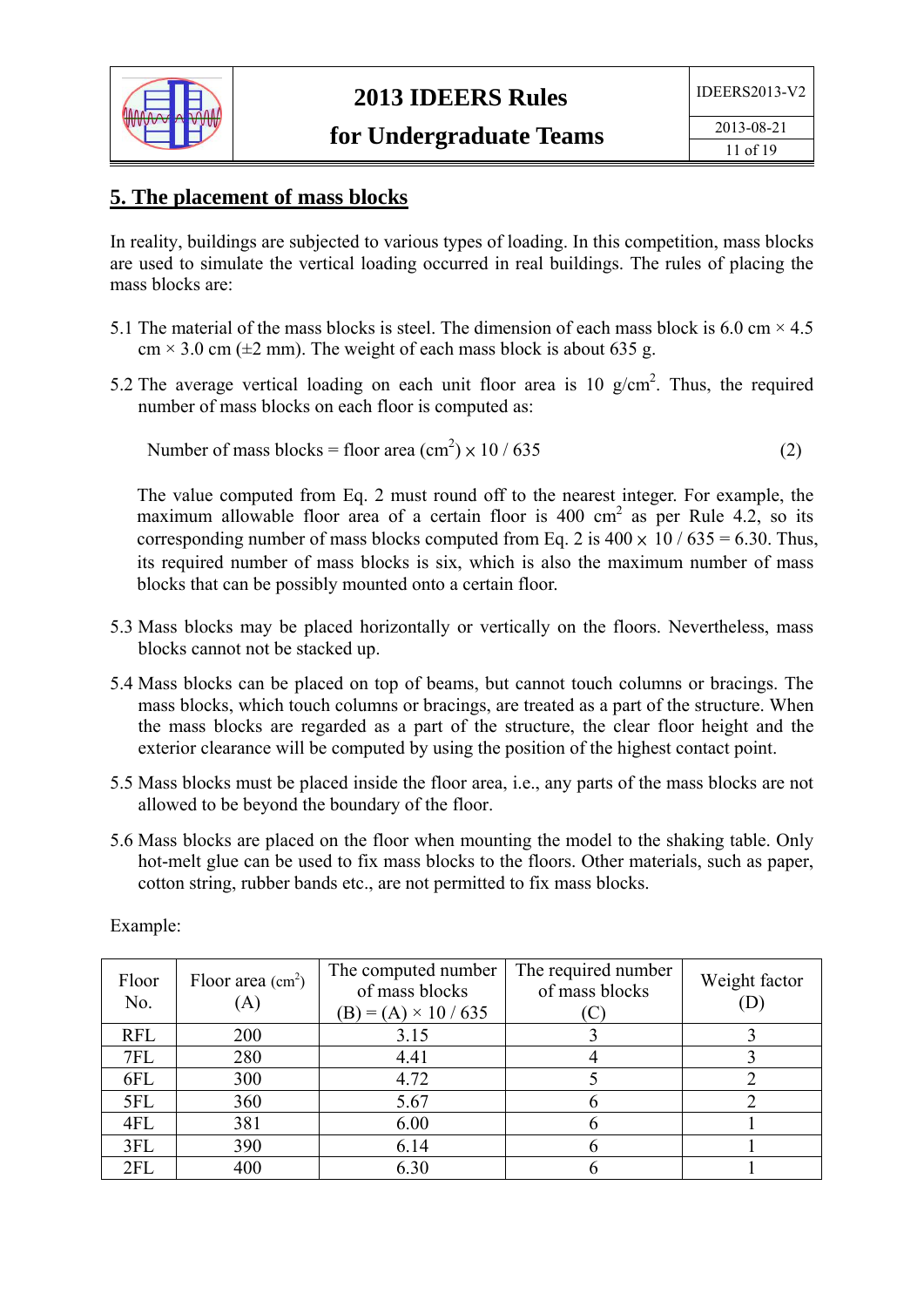

#### **6. The grading rules**

The criterion used for grading the performance of the models is the efficiency ratio (ER). The ER is computed as:

$$
ER(Efficiency Ratio) = \frac{I \times \sum W_i}{M_M - M_B + M_p}
$$
\n(3)

where:

*I*: The maximum seismic intensity resisted by the model (gal).

 $\sum W_i$ : The total number of mass blocks supported by the model. In addition, the number of

mass blocks on different floors is multiplied by different weight factors (Figure 4). The weight factor for the mass blocks on the  $2<sup>nd</sup>$ ,  $3<sup>rd</sup>$  and  $4<sup>th</sup>$  floors is equal to one. The weight factor for the mass blocks on the  $5<sup>th</sup>$  and  $6<sup>th</sup>$  floors is two. The weight factor for the mass blocks on the  $7<sup>th</sup>$  and upper floors is three. It is noted that there is no mass block placed on the  $1<sup>st</sup>$  floor, i.e. the ground floor.

- $M_M$ : The mass of the model itself, which excludes the mass blocks.
- $M_B$ : The mass of the base board.
- *M<sub>P</sub>*: The penalty mass, which penalizes the violation of the competing rules. The detail of the penalty mass is shown in Table 1.

It indicates that a model resisting larger earthquake load by using less material gets a larger value of ER. The larger the ER is, the better the model's performance is.

| Violations                                                                                                                         | Penalty mass          |
|------------------------------------------------------------------------------------------------------------------------------------|-----------------------|
| 1. Clean up the working area and arrange the tools in<br>order                                                                     | 500 g                 |
| 2. The site area of the model and the clearance along the<br>edge of the base board ( $\geq 3$ cm)                                 | 500 g                 |
| 3. The total height of the model (55 cm $\leq$ H $\leq$ 70 cm)                                                                     | 200 g                 |
| 4. The total floor area $(1400 \text{ cm}^2 \le A \le 2800 \text{ cm}^2)$                                                          | 100 g                 |
| 5. The exterior and interior clearances for the 1 <sup>st</sup> floor                                                              | 500 g                 |
| 6. The total number of wooden sticks fixed on the base<br>board (including columns, bracing, etc.) should be no<br>larger than 24. | $50 \text{ g}$ /stick |

Table 1. The penalty mass.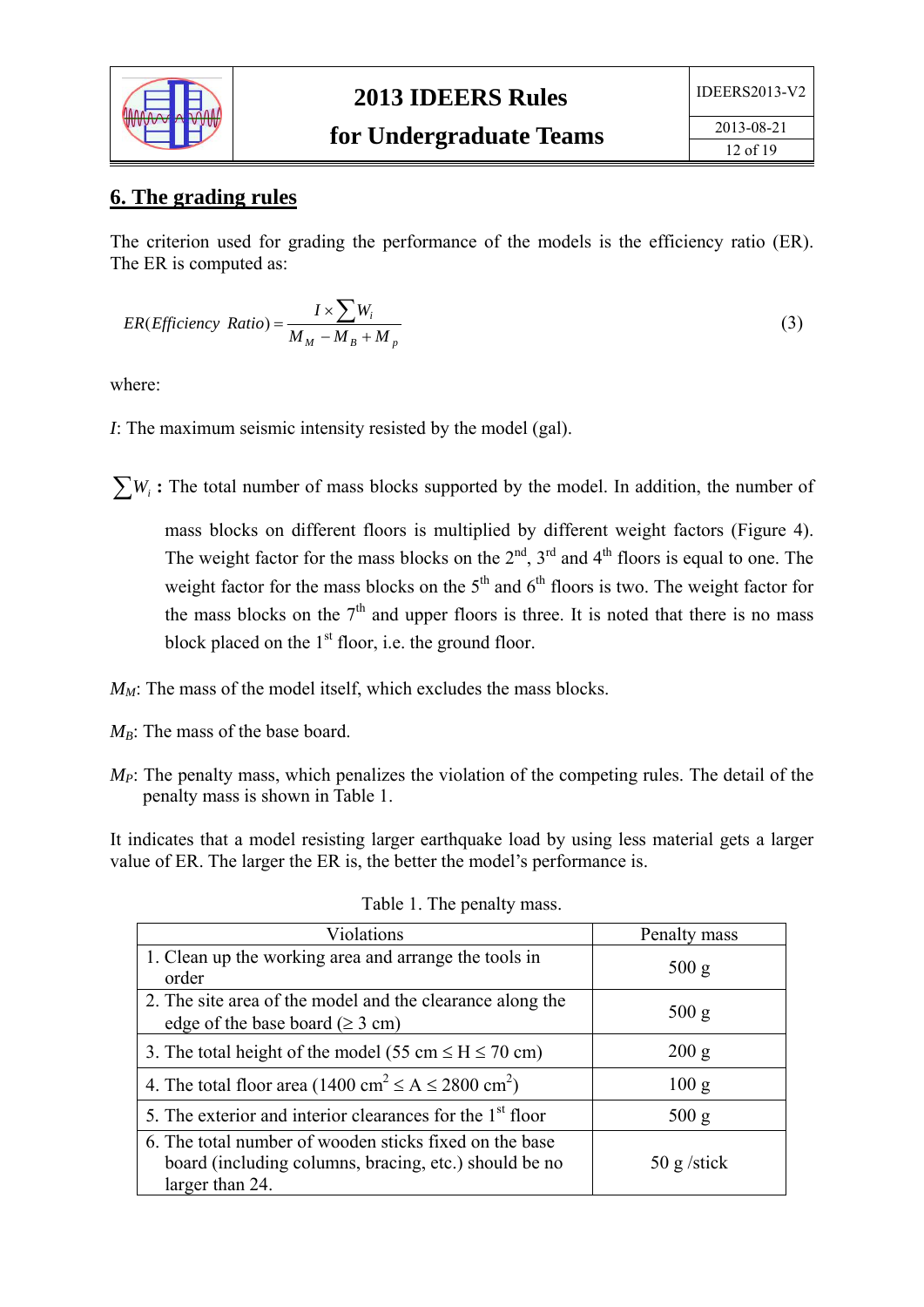

2013-08-21 13 of 19

| 7. The clear floor height(1FL $\geq$ 12 cm, 8 cm $\leq$ other<br>floors $\leq 10$ cm)    | 50 g/cm     |
|------------------------------------------------------------------------------------------|-------------|
| 8. Exterior clearance $(\Sigma X_i / \Sigma L_i > 50\%$ for all floors except<br>$1FL$ ) | $10 g / \%$ |
| 9. Interior clearance (must $\geq$ 5 cm for all floors except<br>1FL                     | 100 g/cm    |
| 10. Floor area (2-4FL: $>$ 300 cm <sup>2</sup> ; 5FL-RFL $>$ 200 cm <sup>2</sup> )       | cm<br>. g c |

For example, there is a model with the mass of the model itself,  $M_M$ , equal to 750 g, and the mass of the base board,  $M_B$ , equal to 275 g. In addition, the penalty mass,  $M_P$ , is 50 g because the clear height of one floor is only 7.6 cm. There are 6, 6, 6, 6, 5, 4 and 3 mass blocks placed on the  $2^{nd}$ ,  $3^{rd}$ ,  $4^{th}$ ,  $5^{th}$ ,  $6^{th}$ ,  $7^{th}$  and roof floors, respectively. This model passes the shaking test with a PGA equal to 700 gal, but fails at the subsequent shaking test with a PGA equal to 800 gal. Thus, the efficiency ratio of this model is computed as:

$$
ER = \frac{I \times \sum W_i}{M_M - M_B + M_p} = \frac{700 \times (6 \times 1 + 6 \times 1 + 6 \times 1 + 6 \times 2 + 5 \times 2 + 4 \times 3 + 3 \times 3)}{750 - 275 + 50} = 81.33
$$

#### **7. Mounting models onto the shaking table**

Before the models are tested on the shaking table, there are periods allowing all teams to mount their models onto the shaking table and fix mass blocks on the floors of models.

- 7.1 Only two members of each team are allowed to mount their model onto the shaking table and fix the mass blocks. This task should be completed within 15 minutes. The team members are responsible for the completion of this task.
- 7.2 The organizer will provide a screwdriver and screws to each team for mounting the model onto the shaking table.
- 7.3 The organizer will provide a hot-melt glue gun and hot-melt glue to each team for fixing the mass blocks on the floors of the model.
- 7.4 The materials and tools not provided by the organizer cannot be used to mount the models onto the shaking table and fix the mass blocks.
- 7.5 During the period of mounting the models onto the shaking table and fixing the mass blocks, it is not allowed to strengthen the structure of the model.
- 7.6 The team members mounting the models onto the shaking table should be careful not to touch other teams' models, which have already been mounted on the table.
- 7.7 After all teams completed the task of mounting their models onto the shaking table and fixing the mass blocks, the staffs of this contest will check whether or not all models are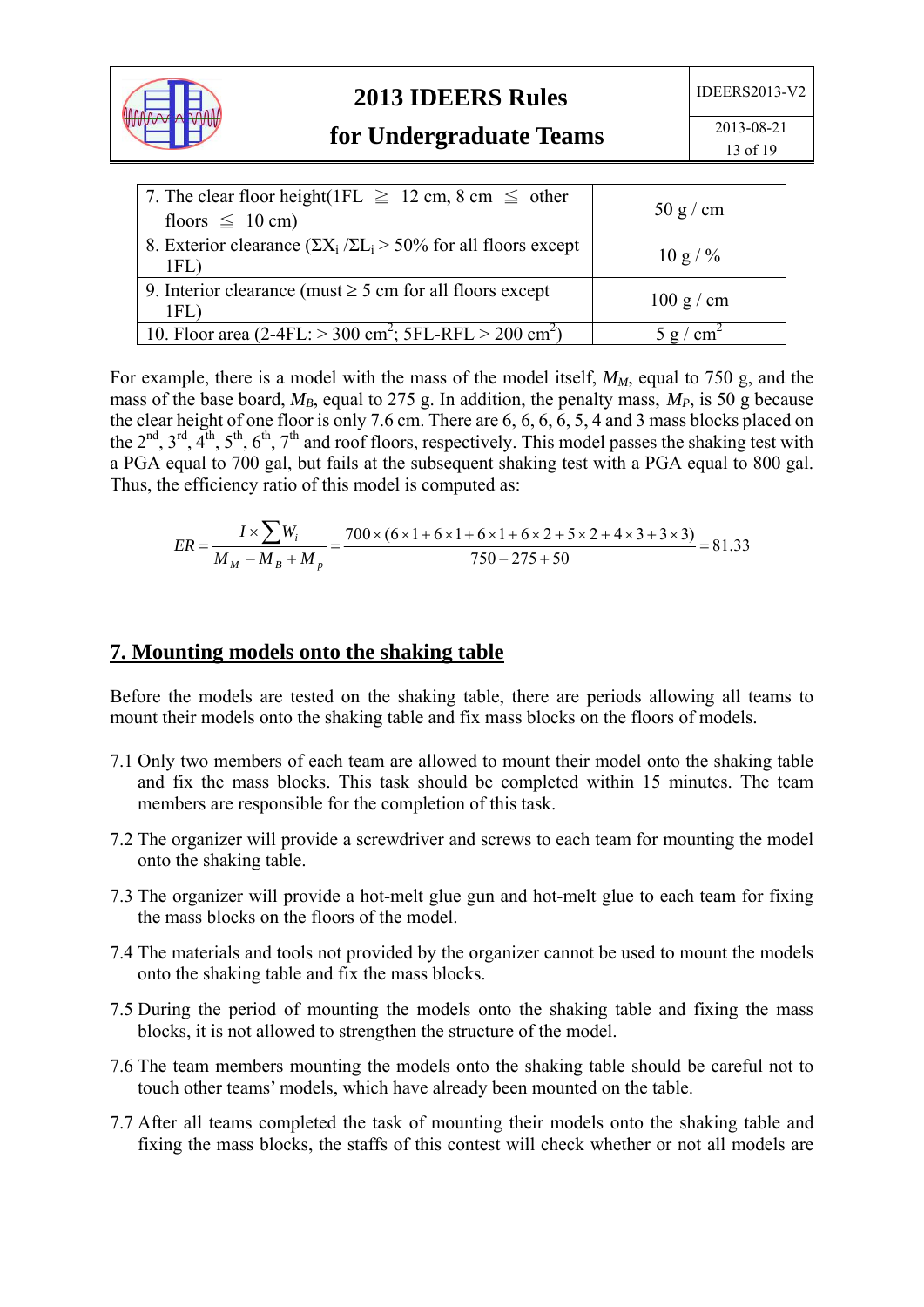

safely mounted on the shaking table and make necessary reinforcement. Nevertheless, each team is still completely responsible for the fixture of the model and the mass blocks.

- 7.8 The judges will examine all models mounted on the shaking table. The model with the following conditions stated in 7.8.1 to 7.8.3 will be required to make modifications of the model within an allowed time period. Otherwise, a certain penalty will be given to the model by the judges. Sometimes, in the worst case, the team may be disqualified for ranking in this contest.
	- 7.8.1 The number of mass blocks on each floor is not consistent with that reported in the check table.
	- 7.8.2 Mass blocks are attached to columns/bracings by using hot-melt glue.
	- 7.8.3 Mass blocks are beyond the boundary of the corresponding floor.
- 7.9 The side of the base board marked with a sticker is where the model should be built on. In addition, when mounting the model onto the shacking table, the sticker should be on the northwest corner (shown as Figure 14). If there is any question about the relative positions or directions shown in Figure 14, please ask the staffs/judges for assistance.



Figure 14. The orientation of the model fixed on the shaking table.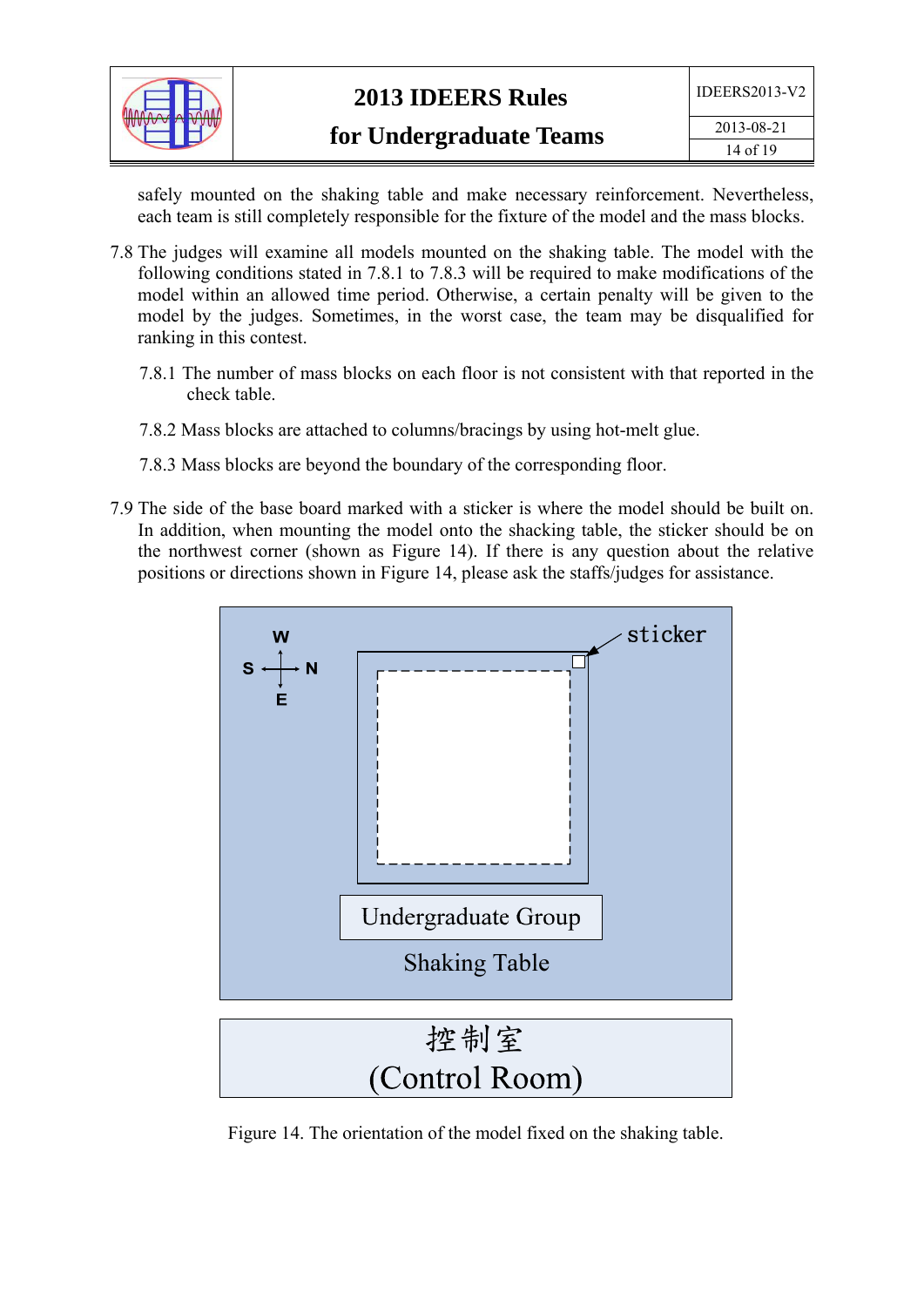

#### **8. Loading protocols**

All models will be tested simultaneously on the shaking table. The artificial earthquakes generated by the shaking table contain a broadband of sweeping excitation frequencies. The intensity of each artificial earthquake is represented by using the PGA. The PGA increases from one test to another. Figure 15 shows the two components of the displacement time histories of the artificial earthquake with the PGA equal to 250 gal.

- 8.1 There will be at most six tests, in which the PGAs are in the sequence of 250 gal, 400 gal, 500 gal, 600 gal, 700 gal, and 800 gal.
- 8.2 The teams whose models pass the test with the PGA equal to 400 gal, which is equivalent to an earthquake with the intensity equal to VI in Taiwan, will receive the Quake-Resistant Certificate.
- 8.3 Only the models passing the test with the PGA equal to 600 gal are qualified for ranking in this contest.
- 8.4 The bidirectional time histories of the six artificial earthquakes are available on the IDEER's website. All teams are encouraged to download these data.
- 8.5 The mentioned directions are according to those specified in the lab. Figure 14 shows the directions and the orientation for mounting the models to the shaking table.



Figure 15. The E-W and N-S components of displacement time histories of the artificial earthquake with the PGA equal to 250 gal.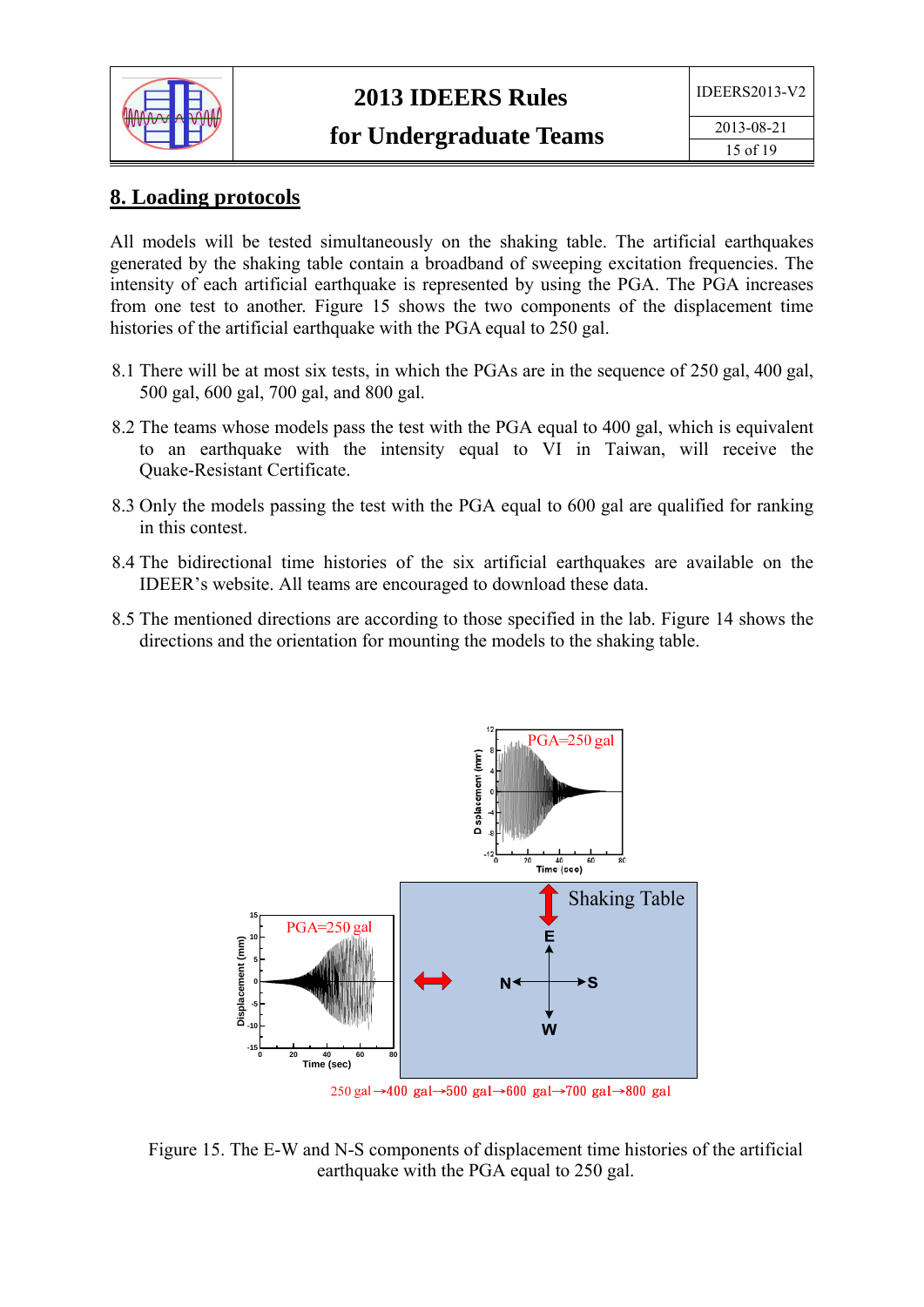

### **9. The failure criteria**

A model will be judged to fail the test when the following conditions occur:

- 9.1 Any floor is unstable or collapsed.
- 9.2 Any mass block falls off or significantly dislocates.
- 9.3 The number of columns detached from the base board is larger than or equal to one half of the total number of columns.
- 9.4 The residual displacement of the inclined model, which is the horizontal distance measured from the original roof position to the final roof position, is greater than or equal to 10 cm.
- 9.5 The jury has the consensus of a model failing the test.



Figure 16. The shape of the check frame.

#### **10. The check frame**

A check frame shown as Figure 16 is provided to each team by the organizer. In order to make sure that the models are built within the allowable area, all teams are suggested to utilize the check frame by putting this frame through the models. Every horizontal cross section of the model should be within the opening of the check frame. The model violating this rule will be punished by adding 500 g penalty mass.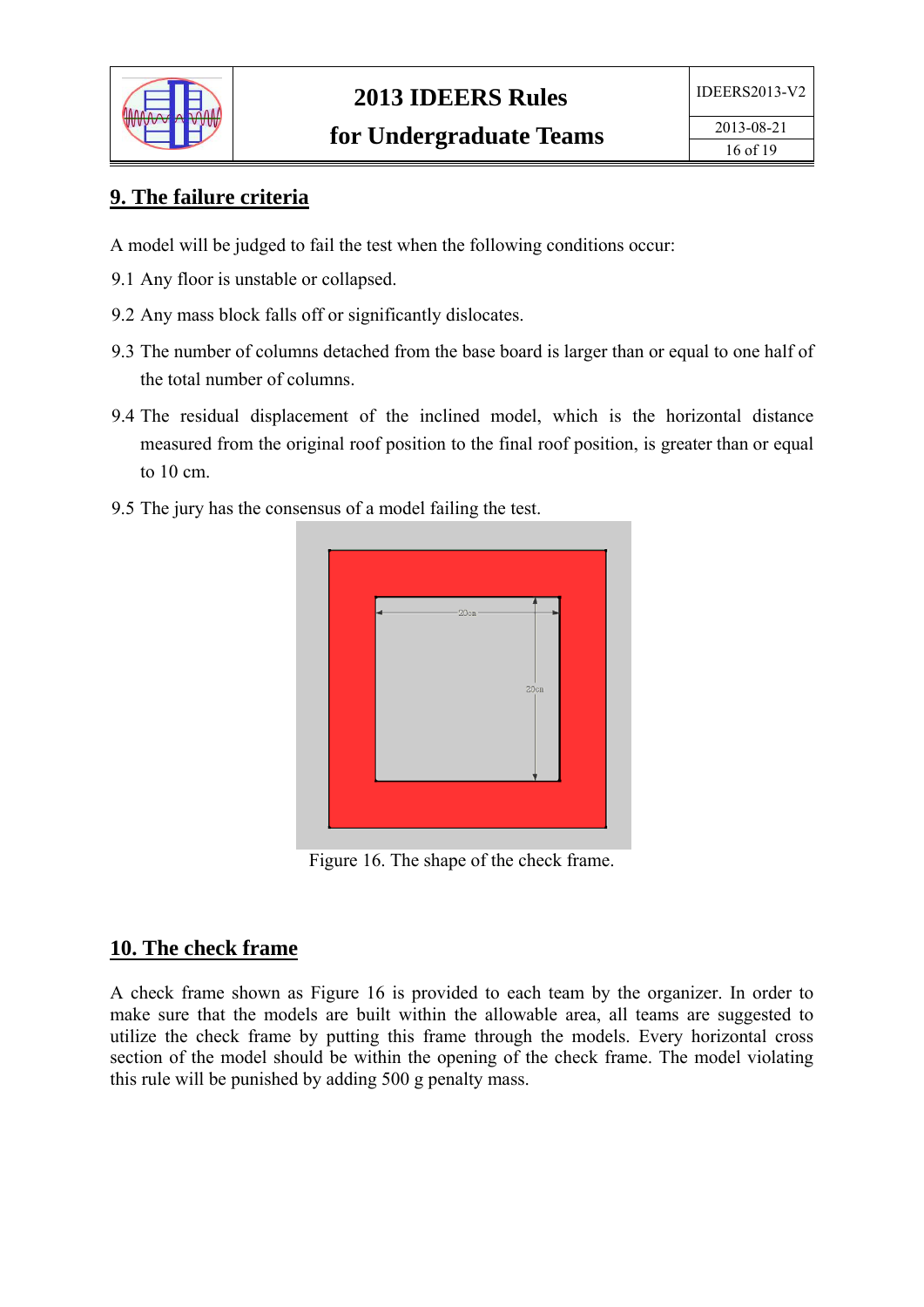

| 11 LEAN 2012 V |  |
|----------------|--|
| 2013-08-21     |  |
| 17 of 19       |  |

#### **11. The poster**

- 11.1 Each team must prepare an A4-size (29.7 cm  $L \times 21$  cm W) poster showing the design concept and creativity of the model. The affiliation of the team including the department and the university/college should be presented at the top of the poster. This poster is done before the contest is held.
- 11.2 Each team should paste the poster on the poster board, which is supported by using a frame. This frame is made of wooden sticks (Figure 17) and is done during the first day of this contest.



Figure 17. The frame for exhibiting the poster.

### **12. The team flag**

Each team must design a team flag, which is installed on the model during the first day of this contest. This flag may be drawn before or during this contest. All possible shapes of this flag are allowed. Nevertheless, the size of this flag should be no larger than that of a sheet of A6-size paper (14.4 cm  $L \times 10.5$  cm W, i.e., a quarter of an A4-size paper). This flag can be installed on the model by using any provided materials, such as the bamboo sticks.

#### **13. Model inspection**

The period of the model inspection begins at the end of the model construction and ends at the start of the shaking table tests.

13.1 The procedures of the model inspection are:

(1) The host calls the team number. (2) The members of the team being called weigh the model. (3) The judges inspect the model and then fill in the inspection form. (4) The staffs take a picture of the model and the poster. (5) The team members place the model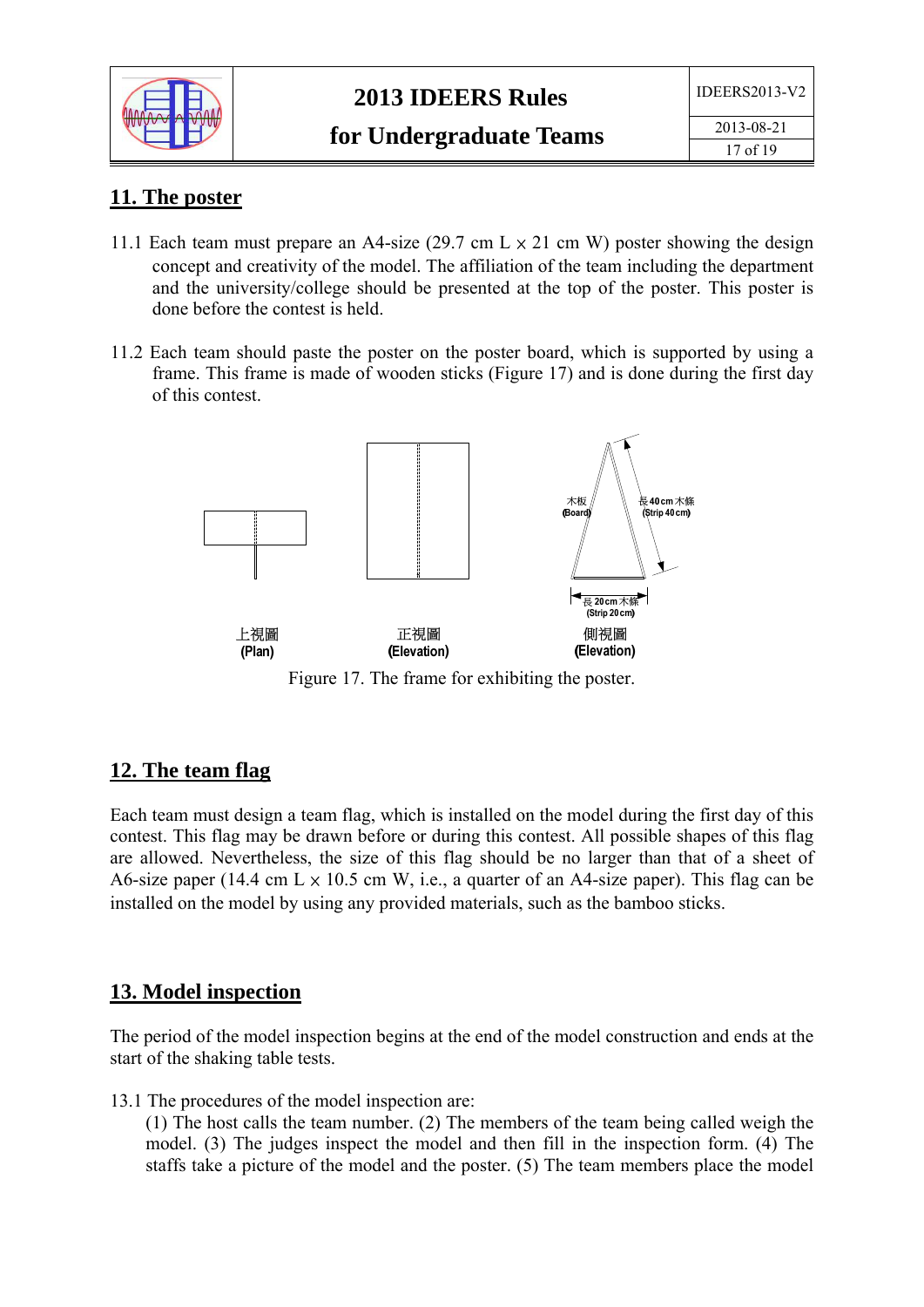

and the poster on the display table. On the second day, all competitors and judges vote models and posters for some special prizes. (6) Two team members mount the model onto the shaking table for the tests.

13.2 The items submitted to the judges for inspection are:

(1) the model, (2) the model inspection form, (3) the calculation sheet of the floor area, (4) the check frame and (5) the poster pasted on the exhibiting frame.

- All of the abovementioned items are taken to the judges by two members of each team.
- 13.3 During the model inspection period, judges have the right to request the model to be modified or to make penalties to the model if the model violates the contest rules. During the two-day contest, jury has the right to re-inspect any models. The team, whose model needs to be re-inspected by the jury, cannot reject this request.

#### **14. Special notices**

- 14.1 In comparison with the contest rules adopted in previous years, there are significant modifications in this year's contest rules. All participants should read all contest rules in detail. The main modifications of this year's contest rules are:
	- 14.1.1 The site area is 20 cm  $\times$  20 cm.
	- 14.1.2 The 1<sup>st</sup>-story clear height must be no less than 12 cm. The clear story height of all stories except the first story must be no less than 8 cm and no greater than 12 cm.
	- 14.1.3 The number of mass blocks put on each floor is computed by using Equation 2 and then round off this computed value to the nearest integer.
	- 14.1.4 The way of fixing the base board onto the shaking table is to use the clamping strip. (Figure 18)
	- 14.1.5 Due to the change of the way of fixing the base board onto the shaking table, the size of the base board is changed into 26 cm  $\times$  26 cm.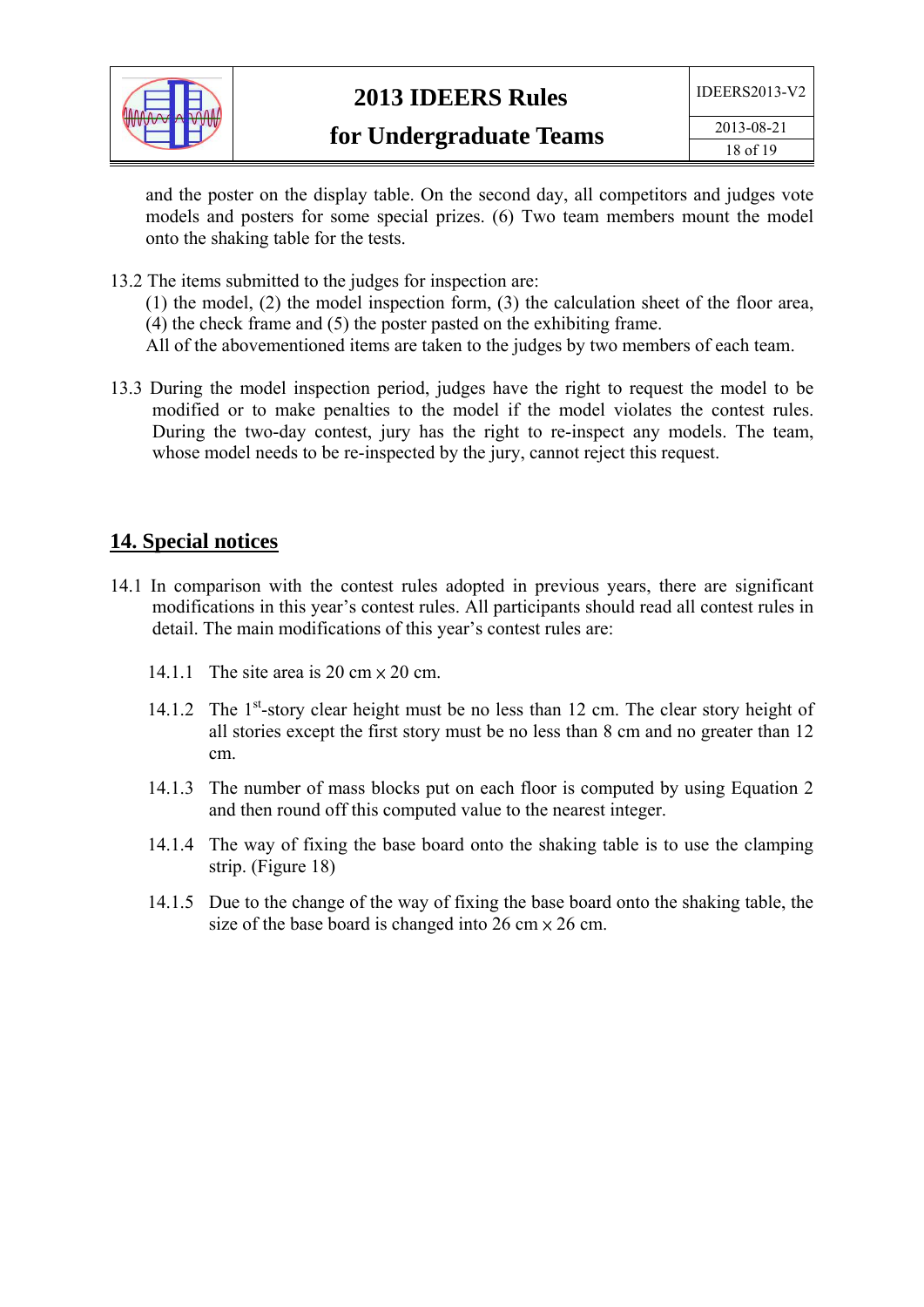

Figure 18. The clamping strip for fixing the base board.

- 14.2 In order to save the inspection time, each team should complete the model inspection form, the calculation sheets of the floor area and the number of mass blocks before submitting the model to the judges for inspection.
- 14.3 Each team must clean their working area and arrange the tools in order after completing their model. Otherwise, the team will be punished by adding a penalty weight equal to 500 g.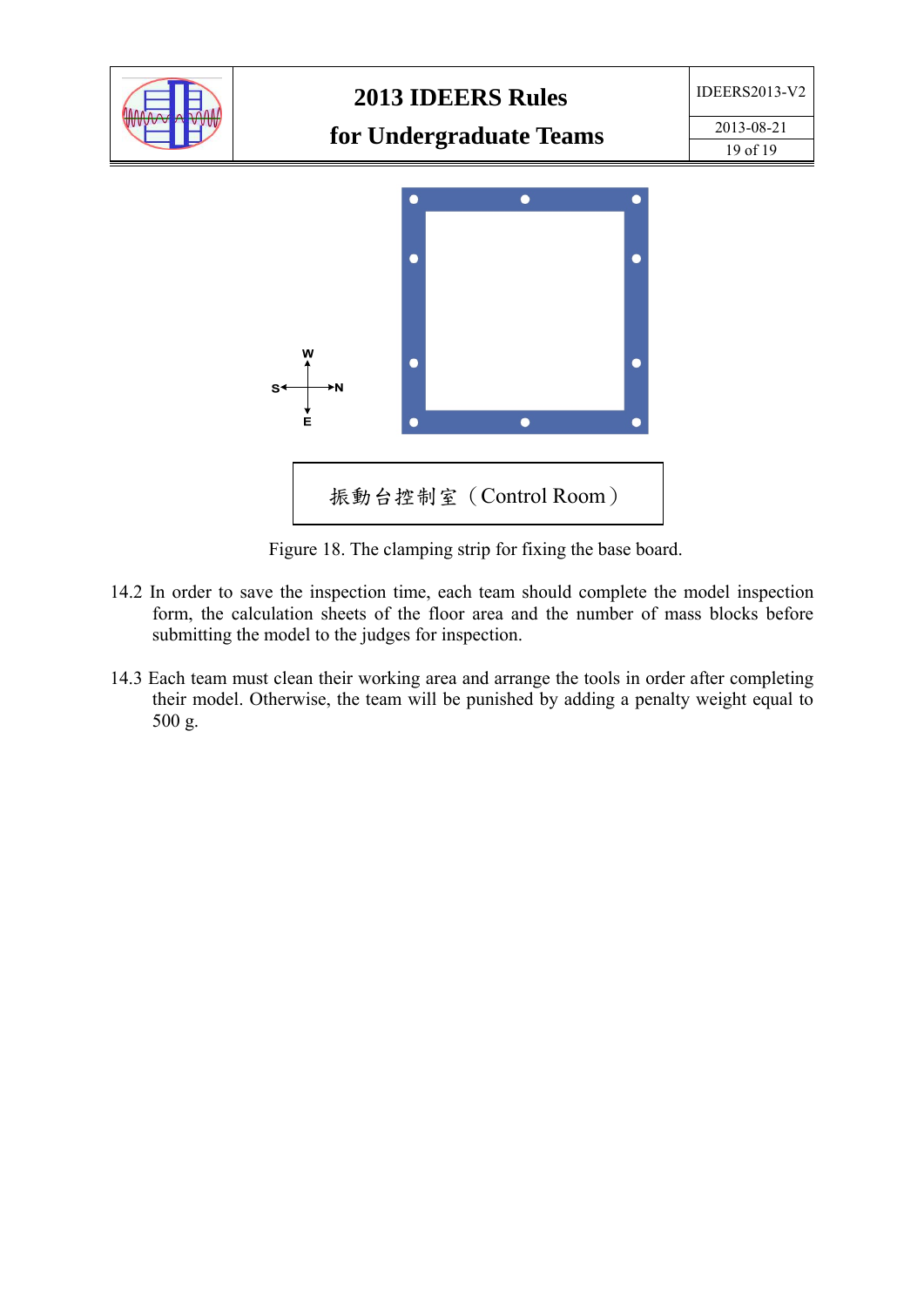# **Check Table of 2013 IDEERS Undergraduate Teams**

| <b>Team No.</b>                |                                                          |          |                                      |               |                               | <b>School Name</b> |           |                                     |                            |                            |           |                                                       |
|--------------------------------|----------------------------------------------------------|----------|--------------------------------------|---------------|-------------------------------|--------------------|-----------|-------------------------------------|----------------------------|----------------------------|-----------|-------------------------------------------------------|
|                                | $M_M$ (Mass of the Model)                                |          |                                      |               |                               | g                  |           |                                     | Reviewer                   |                            |           |                                                       |
| $M_B$ (Mass of the Base Board) |                                                          |          |                                      |               |                               |                    | g         |                                     |                            |                            |           |                                                       |
|                                |                                                          |          | $M_P$ (Weight Penalty)               |               |                               |                    |           |                                     |                            |                            |           |                                                       |
|                                |                                                          |          | $M_M$ - $M_B$ + $M_P$ =              |               |                               |                    |           | g                                   |                            |                            |           |                                                       |
|                                | 1. Field cleanup & tools collation                       |          |                                      |               |                               | Penalty (500g)     |           | 8. Interior clearance ( $\geq$ 5cm) |                            |                            |           | Penalty                                               |
|                                | O.K.                                                     |          | N.G.                                 |               |                               |                    |           |                                     |                            |                            |           | (100g/cm)                                             |
|                                | 2. Buliding range $&$ board                              |          |                                      |               |                               | Penalty (500g)     | FL        |                                     | cm                         |                            |           | g                                                     |
|                                | boundary clear width ( $\geq$ 3 cm)                      |          |                                      | cm            |                               |                    | FL        |                                     |                            | cm                         |           | ${\sf g}$                                             |
|                                | 3. Height (55cm $\leq H \leq 70$ cm)                     |          |                                      |               |                               | Penalty (200g)     | FL        |                                     |                            | cm                         |           | $\mathbf{g}% _{0}$                                    |
|                                |                                                          |          |                                      | cm            |                               |                    | <b>FL</b> |                                     |                            | cm                         |           | ${\bf g}$                                             |
|                                | 4. Total floor area                                      |          |                                      |               |                               | Penalty (100g)     | 5FL       |                                     |                            | cm                         |           | g                                                     |
|                                |                                                          |          | $(1400 \le A \le 2800 \text{ cm}^2)$ | <sub>cm</sub> |                               |                    | 4FL       |                                     |                            | cm                         |           | g                                                     |
|                                | 5. No. of wood sticks fixed on                           |          |                                      |               |                               | Penalty            | 3FL       |                                     |                            | cm                         |           | g                                                     |
|                                | the base board ( $\leq 24$ sticks)                       |          |                                      |               |                               | (50g/stick)        | 2FL       |                                     |                            | cm                         |           | g                                                     |
|                                |                                                          |          |                                      | sticks        |                               |                    |           | 9. Floor area (each floor)          |                            |                            |           | Penalty                                               |
| of 1FL                         | 6. Exterior & interior clearance                         |          |                                      |               | Penalty (500g)                |                    |           |                                     |                            |                            |           | (5g/cm <sup>2</sup> )                                 |
|                                | O.K.                                                     |          | N.G.                                 |               |                               |                    | FL        |                                     | $\text{cm}^2$              | $\geq 200$ cm <sup>2</sup> |           | g                                                     |
|                                | 6. Clear Height ( 1FL≥12cm;                              |          |                                      |               |                               | Penalty            | FL        |                                     | $\text{cm}^2$              | $\geq 200$ cm <sup>2</sup> |           | g                                                     |
|                                | $8cm \leq$ OTHER FLRS $\leq$ 10cm)                       |          |                                      |               |                               | (50g/cm)           | FL        |                                     | $\text{cm}^2$              | $\geq 200$ cm <sup>2</sup> |           | g                                                     |
| FL                             | cm                                                       |          |                                      |               | g                             | FL                 |           | $\text{cm}^2$                       | $\geq 200$ cm <sup>2</sup> |                            | ${\sf g}$ |                                                       |
| <b>FL</b>                      |                                                          |          |                                      | cm            |                               | g                  | 5FL       |                                     | $\text{cm}^2$              | $\geq 200$ cm <sup>2</sup> |           | $\mathbf{g}% _{0}\left( \mathbf{r},\mathbf{r}\right)$ |
| FL                             |                                                          |          |                                      | $\rm cm$      |                               | ${\sf g}$          | 4FL       |                                     | $\text{cm}^2$              | $\geq 300 \text{cm}^2$     |           | ${\bf g}$                                             |
| 5FL                            |                                                          |          |                                      | cm            |                               | g                  | 3FL       |                                     | $\text{cm}^2$              | $\geq 300$ cm <sup>2</sup> |           | ${\bf g}$                                             |
| 4FL                            |                                                          |          |                                      | cm            |                               | ${\sf g}$          | 2FL       |                                     | $\text{cm}^2$              | $\geq 300 \text{cm}^2$     |           | ${\bf g}$                                             |
| 3FL                            |                                                          |          |                                      | $\rm cm$      |                               | ${\bf g}$          | Total     |                                     |                            | $\text{cm}^2$              |           |                                                       |
| 2FL                            |                                                          | $\rm cm$ |                                      | g             | <b>Number of steel blocks</b> |                    | Weighting |                                     |                            | Wi                         |           |                                                       |
| 1FL                            |                                                          |          |                                      | $\rm cm$      |                               | g                  |           | of each floor                       |                            |                            |           |                                                       |
|                                | 7. Exterior clearance ( $\Sigma$ Xi / $\Sigma$ Li > 50%) |          |                                      |               |                               | Penalty            | FL<br>FL  |                                     |                            | $x 3 =$<br>$x 3 =$         |           |                                                       |
|                                | $\Sigma L_i$                                             |          | $\Sigma X_i$                         |               | $\sum X_i / \sum L_i$         | $(10g/1\%)$        |           |                                     |                            |                            |           |                                                       |
| FL                             |                                                          |          |                                      |               | $\%$                          | ${\sf g}$          | FL        |                                     |                            | $x 3 =$                    |           |                                                       |
| FL                             |                                                          |          |                                      |               | $\%$                          | g                  | FL        |                                     |                            | $x 2 =$                    |           |                                                       |
| FL                             |                                                          |          |                                      |               | $\%$                          | g                  | 5FL       |                                     |                            | $x 2 =$                    |           |                                                       |
| FL                             |                                                          |          |                                      |               | $\%$                          | ${\sf g}$          | 4FL       |                                     |                            | $x 1 =$                    |           |                                                       |
| 5FL                            |                                                          |          |                                      |               | $\%$                          | ${\sf g}$          | 3FL       |                                     |                            | $x 1 =$                    |           |                                                       |
| 4FL                            |                                                          |          |                                      |               | $\%$                          | ${\bf g}$          | 2FL       |                                     |                            | $x 1 =$                    |           |                                                       |
| 3FL                            |                                                          |          |                                      |               | $\%$                          | g                  | Total     |                                     |                            | $\Sigma$ Wi =              |           |                                                       |
| 2FL                            |                                                          |          |                                      |               | $\%$                          | ${\bf g}$          |           | Unit: Area: $cm2$ Length&Height: cm |                            |                            |           | Mass:gram                                             |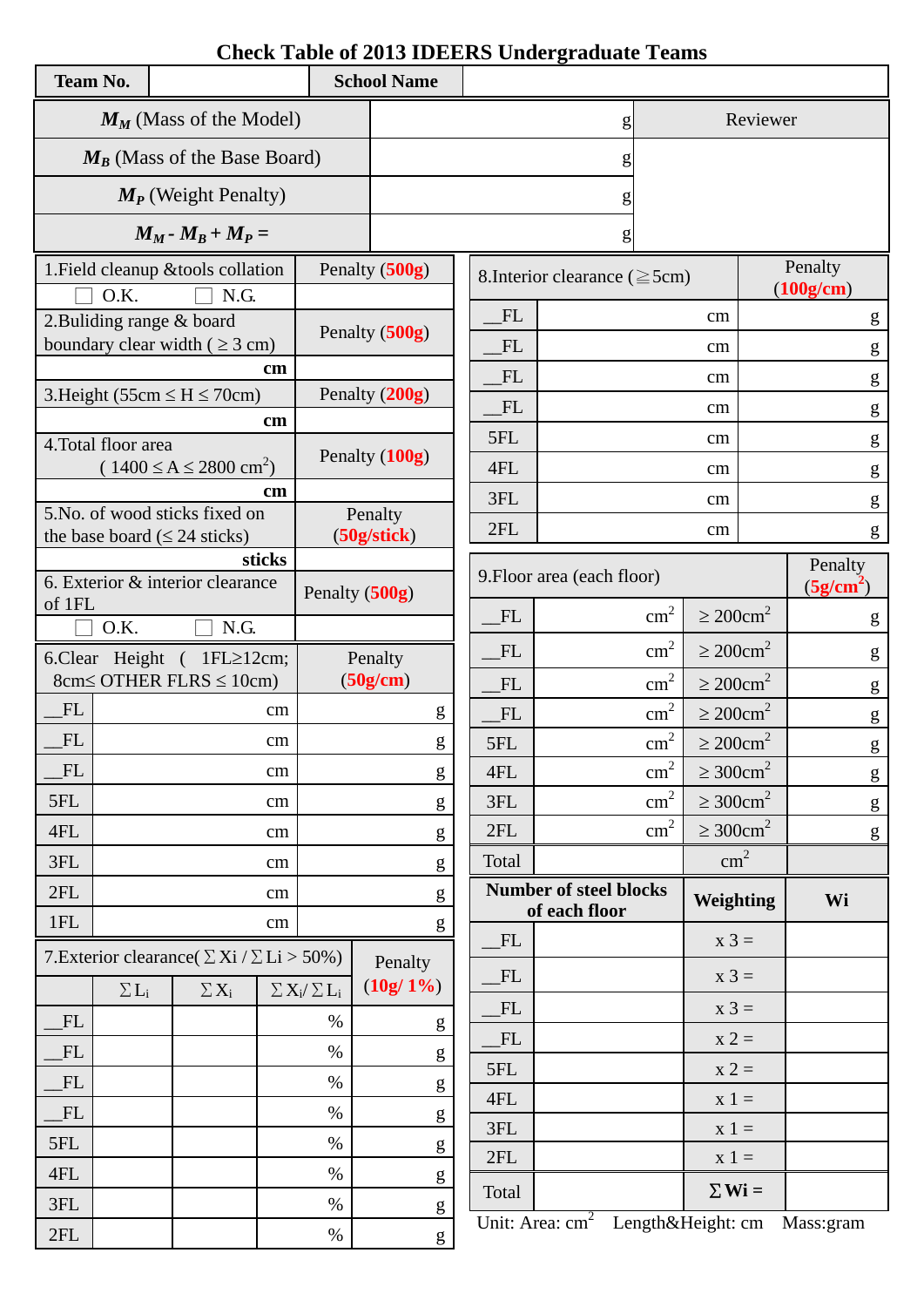

# 2013 IDEERS- Undergraduate Teams

# Floor Area Calculation Form

| Floor<br>No. | Floor Area<br>(cm <sup>2</sup> ) | Floor Dimension Drawing & Floor Area Calculation |
|--------------|----------------------------------|--------------------------------------------------|
| FL.          |                                  |                                                  |
| FL.          |                                  |                                                  |
| FL           |                                  |                                                  |
| $-FL$        |                                  |                                                  |